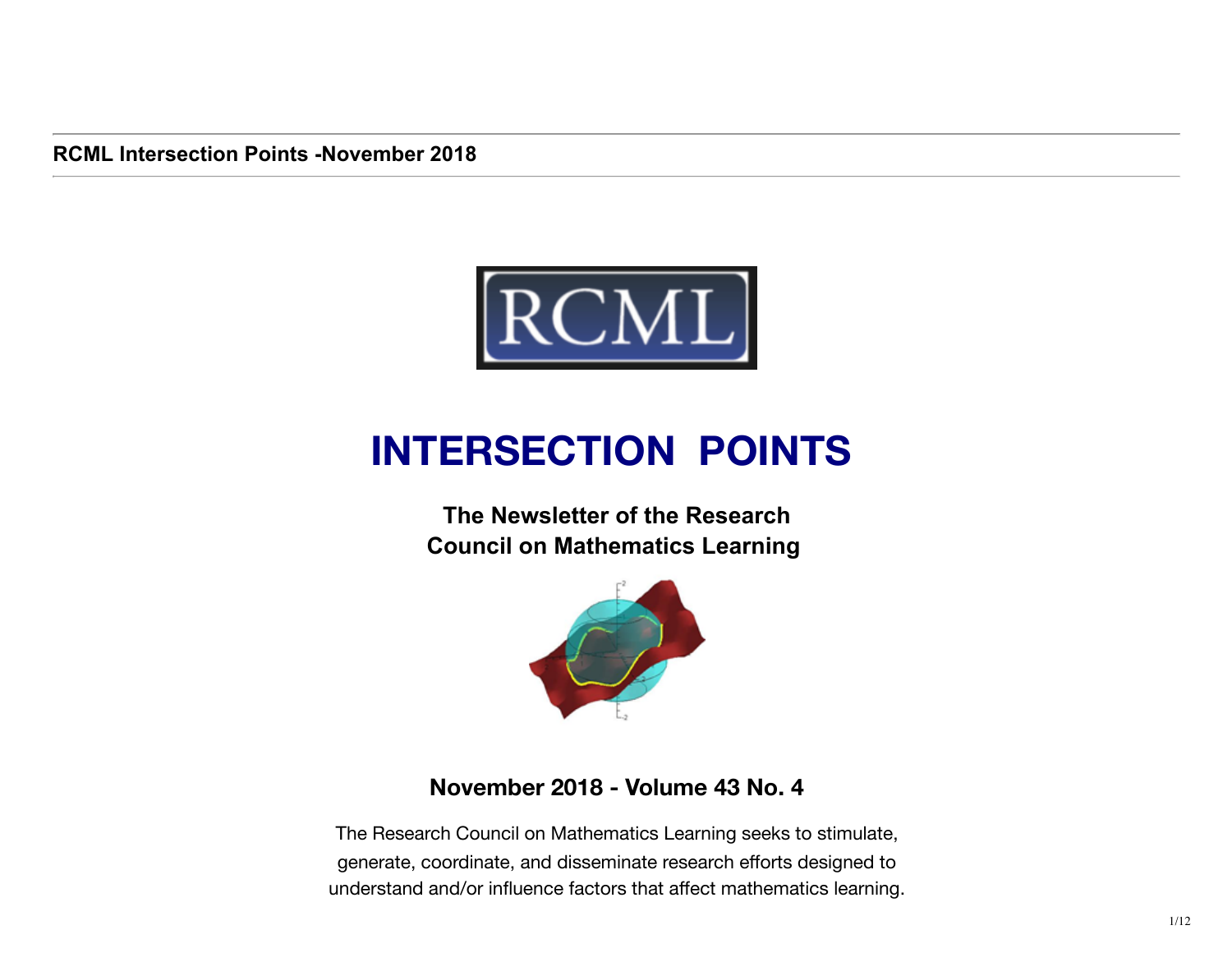## **Contents:**

- 1. Election Announcement
	- 2. Signal and Noise
- 3. Two Free IML Articles

## *Elections*

It is that time of year where we elect new officers and committee members. All RCML members need to be aware that we will be voting from December 1st through January 15th. There will be a more complete ballot that will come along with the early December issue of Intersection Points.

## *Signal and Noise*

The purpose of this section is to get to know scholars more deeply and build relationships that span the tests of time, distance, and background. "Signal and Noise" is a reference to gaining statistical information from a data set. Each datum in a data set provides valuable information. However, it is the responsibility of the statistician to detect the unique structure (i.e., signal) found within a data set. Noise is not a negative aspect of this process but is rather a natural and welcome feature of the complex world in which we live. With that in mind, readers are invited to learn more about a senior RCML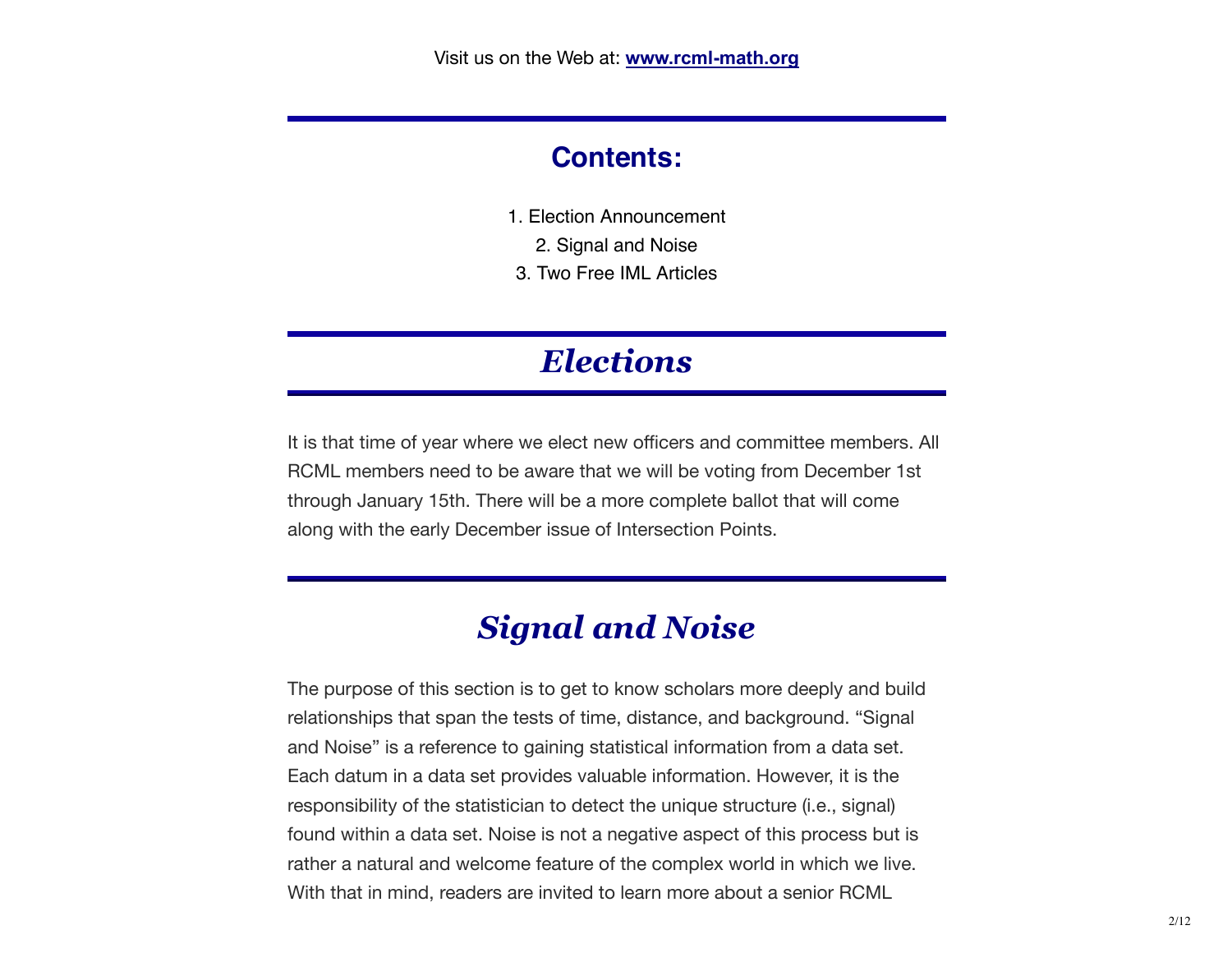member as well as an early career RCML member. Bill McGalliard interviewed members at the 2018 annual meeting of RCML in Baton Rouge, La. For this edition of "Signal and Noise", Dr. Keith Adolphson (Eastern Washington University) is our featured senior member and Dr. Natalia Bailey (University of Central Missouri) is our featured early career member.

#### *Early Career RCML Member*



*Natalia Bailey University of Central Missouri*

**Bill:** I am here today with Natalie Bailey of University of Central Missouri. Thank you for agreeing to be interviewed. My first question is, how long have you been an RCML member?

**Natalia:** Not quite a year. Last year was my first conference and that is when I became a member.

**Bill:** So, you've not been a member very long, by your own words, but what drew you to RCML?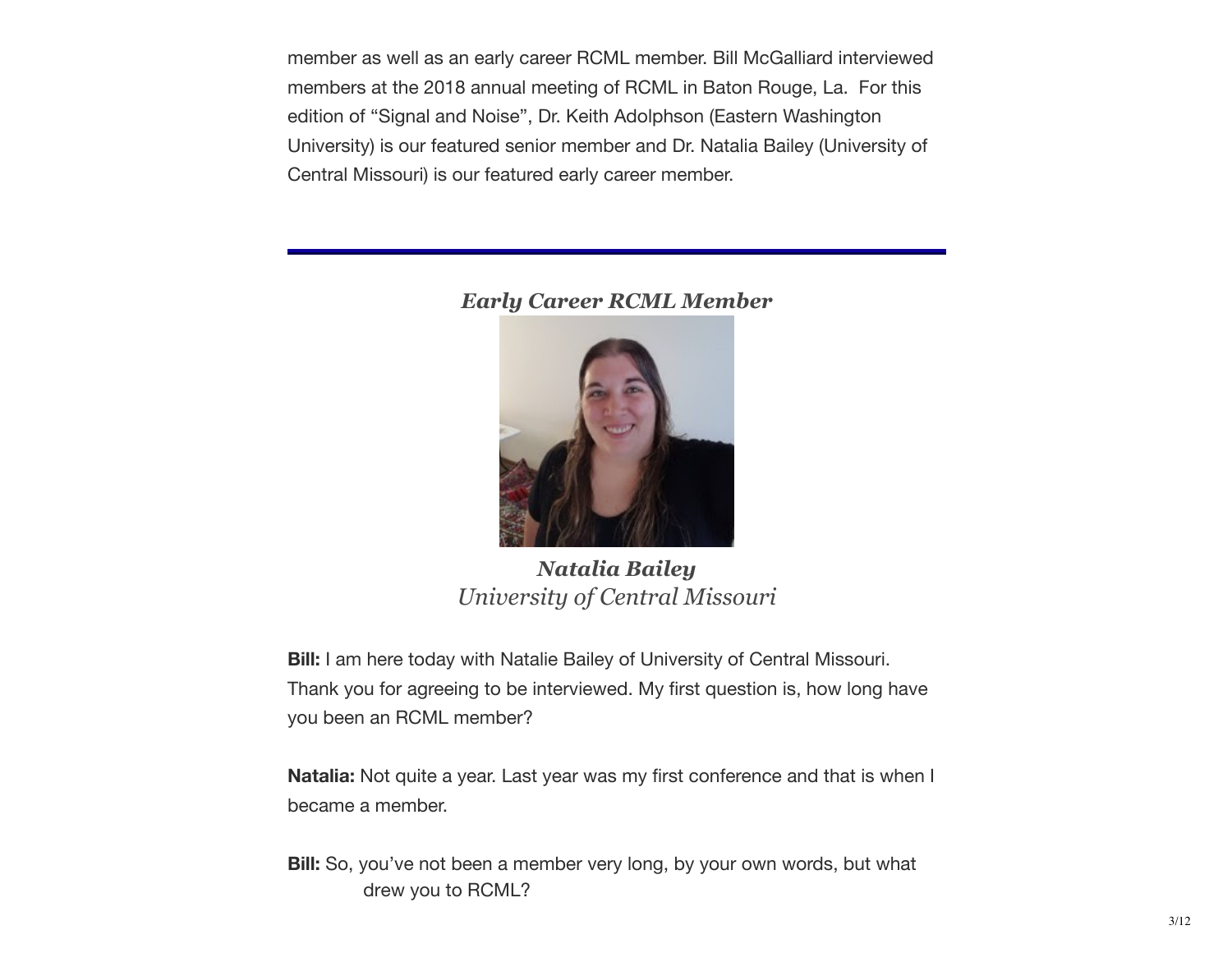**Natalia:** I had a colleague who spoke very highly of it, you might know him. He told me that this conference was different from all the other ones. He told me that the organization really cared about the people in it and had more of a mentorship model than many of the other national organizations. He told me how he had gotten involved with it and recommended it to me. I took a look and decided to put in some proposals for it because why not try something new. When I came here and got here, I loved every minute of it.

**Bill:** Well good, I am glad that you did. Certainly, the purpose of RCML is to try to mentor junior faculty and connect them to older faculty. What do you think, going forward, will cause you to maintain your membership?

**Natalia:** I plan to attend the conference this next year, I will hopefully be presenting again. I am also involved now, I've become the Social Media Director so I post events and thoughts of interest on both Twitter and Facebook. If you see any of that, it is coming from me. And I would love to get involved more with the organization. I love how RCML people really care about mathematics and really care about mathematics learning. They are trying to find new ways to do it and take old ways and make them better. They're trying to put pieces together with their research and when you go and talk to anybody, it's clear that we are all on this mission together. People are willing to help you. People want to hear your ideas. People want to help you to get to the next step in your ideas and that's something I want to be part of.

**Bill**: So thinking ahead to our conference for next year, what in general excites you the most about it?

**Natalia:** My hope is to get some more networking. I met some people last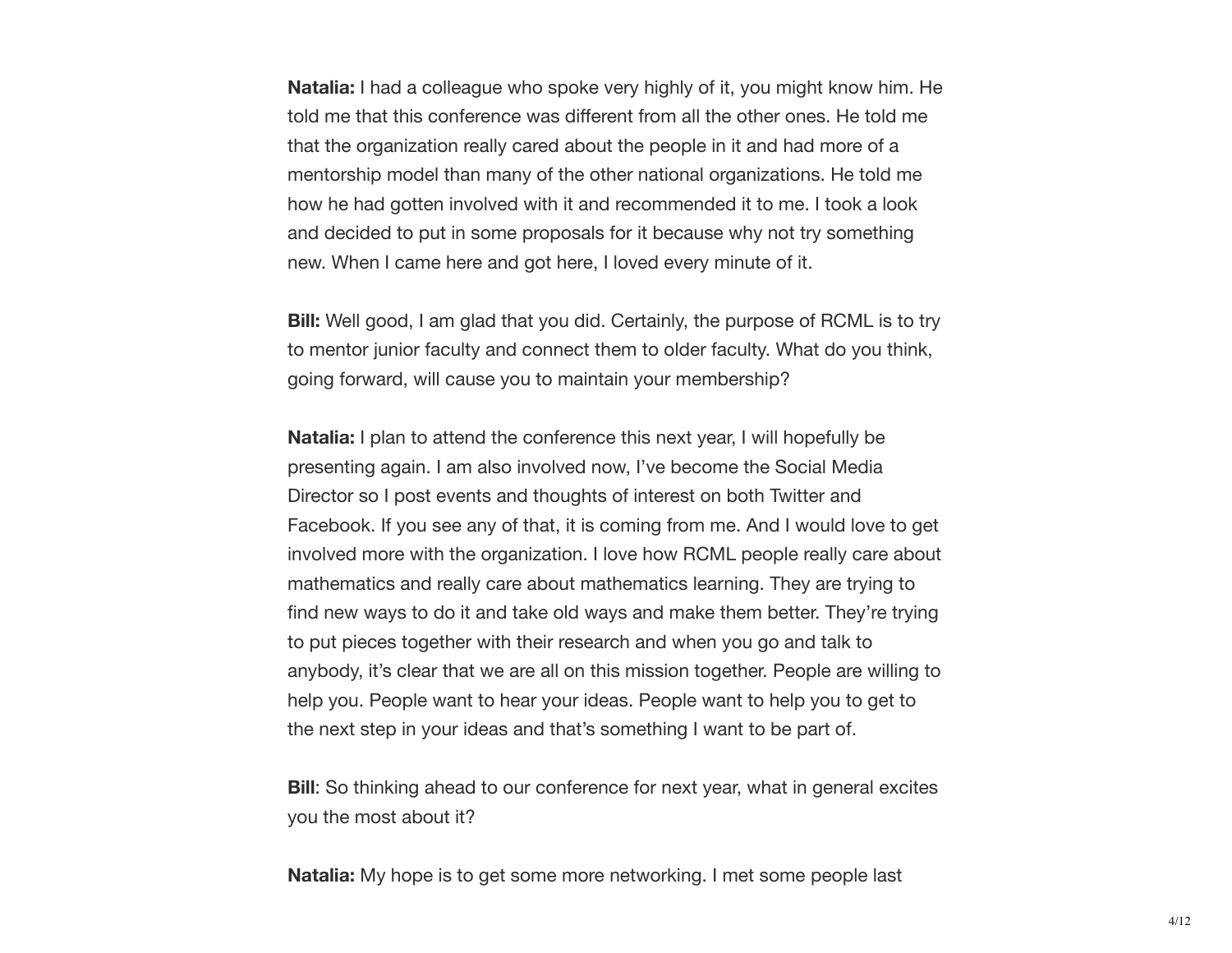year, that you know when you meet someone for the first time you don't get to know them very well. You have no clue what you are doing when you walk into something and I had actually walked in late having had some flight delays. So, I was a little bit off through the conference with that, but everybody that I met was just so nice. I remember I was giving a session and one person walked in and said, "I'm just here to make sure that you actually have people in your session." And you don't see anything like that at any other conference and she saw that I had quite the handful and she said, "I'm going to go check somewhere else, but I might be back." I just couldn't believe that they cared if people were listening to you, to share with you and that you could grow with them. I am hoping that I can do something like that at this next conference, that I can start encouraging others and helping them along even though I've only been here a year. I'm also hoping to just make any new networks, and that I can find someone with whom I share some research interest and we can go further. I've got a couple of projects that I am working on that I would love to invite people in to research with me. And I am willing to bring any ideas that I have into their work.

**Bill:** If you could talk to a longstanding veteran RCML member, is there something that you would like to ask them about how you might do some of that?

**Natalia:** I might ask them what's the best way of making connections at this conference. Was it trying to sit with new people during a meal? Was it trying to go to sessions that interested them? Was it trying to go to a session they knew nothing about to learn something new? What was their best way to build and keep those connections? I might also really ask about that keeping part. Once you meet someone, how do you keep in contact? How do you continue to grow that networking.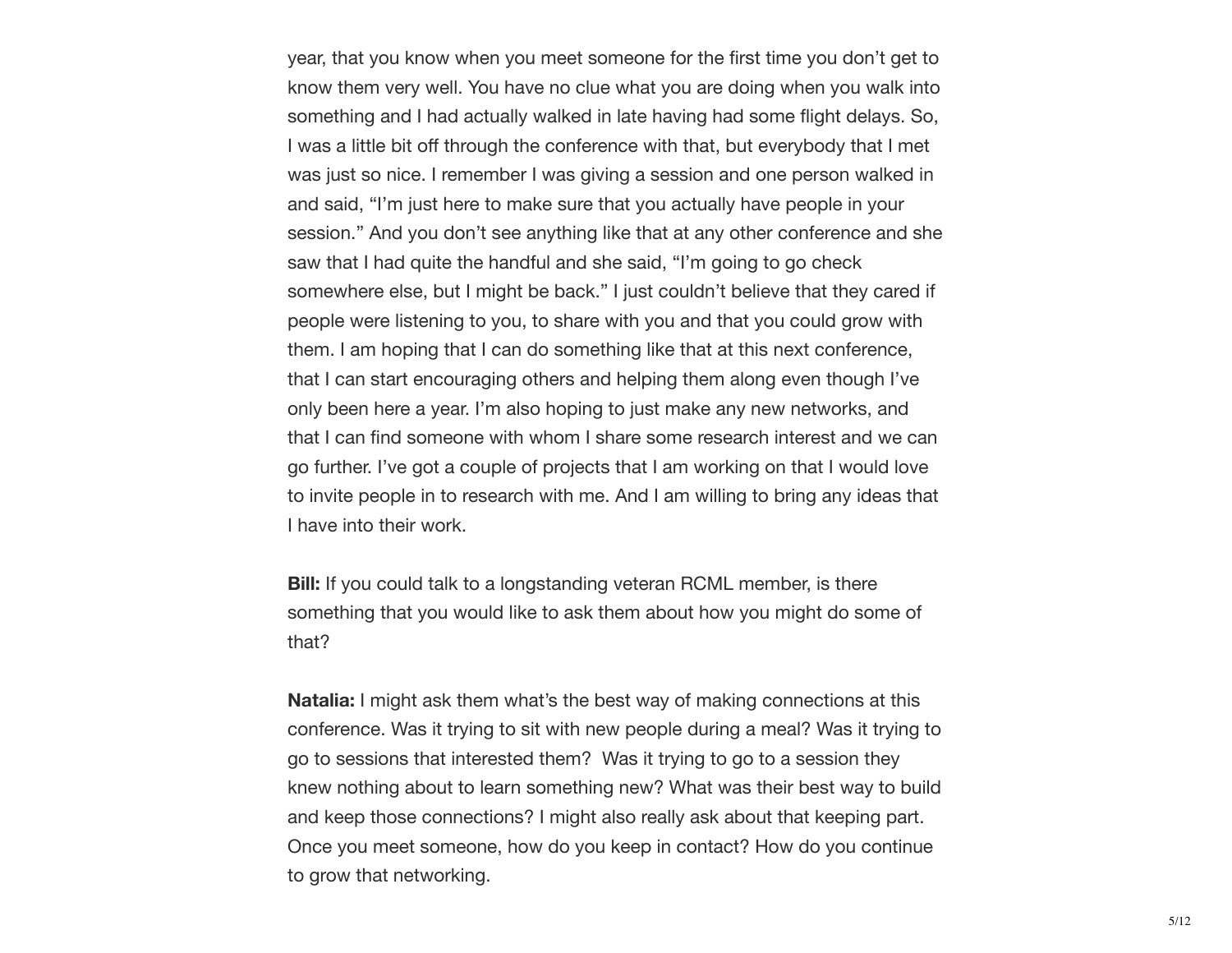**Bill:** Was there any one experience, or maybe a couple of experiences, that you could point to at this conference that were the most memorable?

**Natalia:** There were a couple of things I remember. When I gave my presentation, I was nervous. Very nervous. All the questions that I had were people trying to help me to think more. None of the questions were put downs. All questions indicated that people really were interested and had a genuine response to what I was doing. When I went to somebody else's session, I also tried to reciprocate that. I tried to really listen to what they were saying and think about anything they hadn't thought of, and not in a put down kind of way, but a more where else could they go with this? What more could they do? I tried to ask those sorts of helpful questions. I met some graduate students, which was so amazing to think about people not even starting their careers yet, but already getting involved with this. I had some great discussions with some of them about what they were working on and where they might take it next. I am not necessarily in a beautiful place of mentoring yet, because I am at the beginning of my career myself, but I felt that I was already able to help out somebody else just by asking those genuine questions and caring to listen and taking the time to learn from them.

**Bill:** I appreciate you being willing to be interviewed.

## **Senior RCML Member**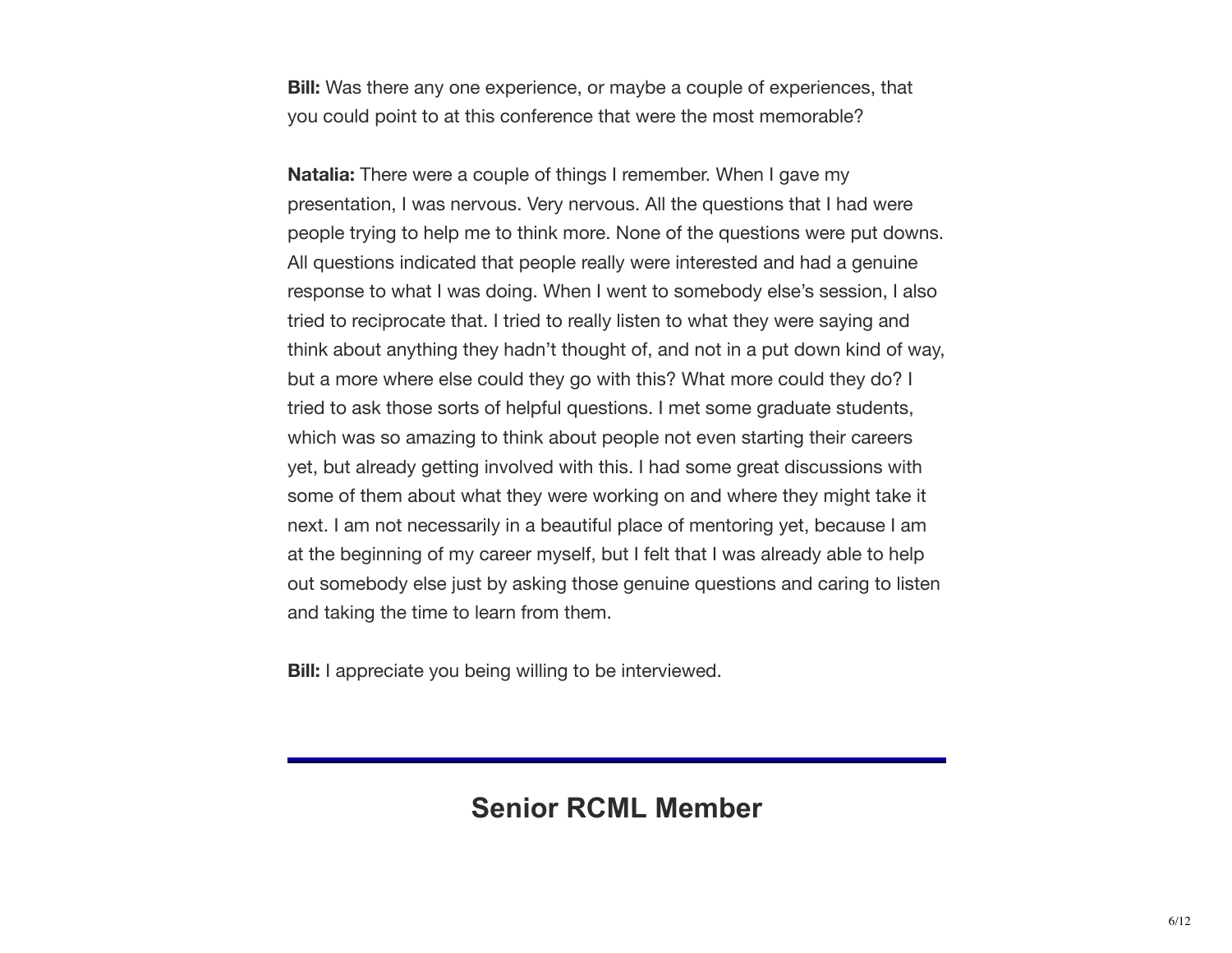

**Keith Adolphson** Eastern Washington University

**Bill:** I am with Keith Adolphson from Eastern Washington University and thank you for being here with me today Keith. I have a couple of questions for you. First of all how long have you been an RCML member?

**Keith:** Oh man, you're asking me to do a computation. I would say since '98. So about 20 years.

**Bill:** 20 years, that's a long time of service. So, in that time, what different positions have you held here within RCML?

**Keith**: Mainly conference committee positions at various times. I've been an associate editor of the proceedings and I am currently on the Editorial Board for Investigations Publication committee.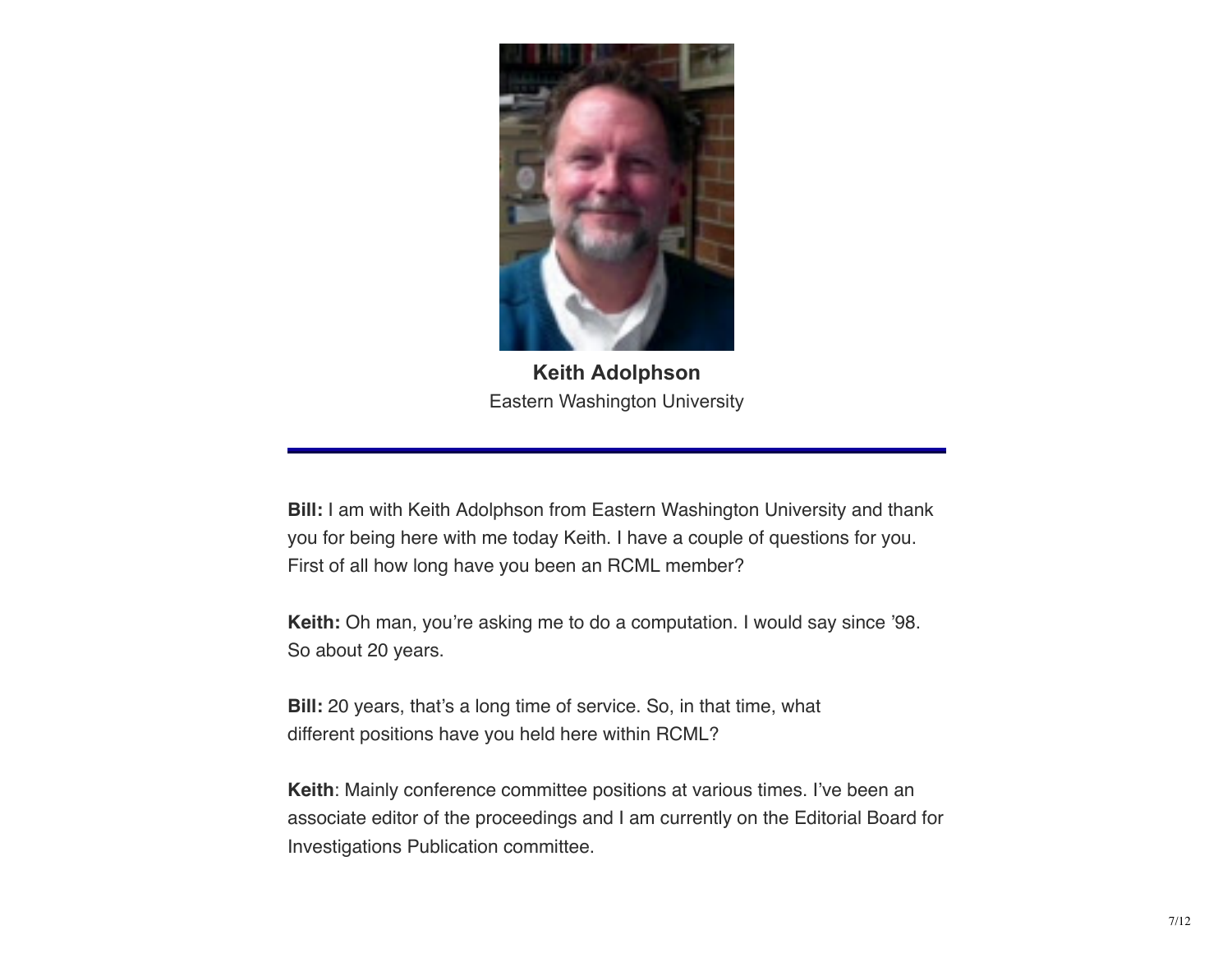**Bill:** During that time, either at a given annual conference or maybe just some interaction that you've had with RCML members, are there some really interesting memories or experiences or stories that you would like to share?

**Keith:** I don't have a story in mind per say. Conferences are always interesting in terms of the things I learn. I usually try to go to sessions either about something I'm trying to improve in my own practice, or something that I am thinking about incorporating into courses. I also like the lectures that we get and there is usually one, if not two, of the lectures that happen every year that you go away from and think about and have something that you can either incorporate or do further research on.

**Bill:** Any of them in particular that stick out?

**Keith**: Well, I think about one that was an Oklahoma City Conference and I wish I could recall most of it, but right now I remember that I got the guys PowerPoint and I occasionally pull it out and use it in my class. But basically, he used the structure of talking about a FIFA referee, a soccer referee, in terms of how that related to teaching and what he learned from talking to a FIFA referee to think about how to improve teaching.

**Bill:** Thinking about next year's conference in Charlotte, North Carolina, is there anything that excites you about the conference or the organization in general?

**Keith:** About the conference, I always like to go back to the conference because it is where I gather and where I meet all the folks that I did my doc work with. And so that is a big part of it. I also value RCML because of what we do to bring other students along. Now I don't live in a research institution, but in the past, I have brought my Master students to the conference and I hope to do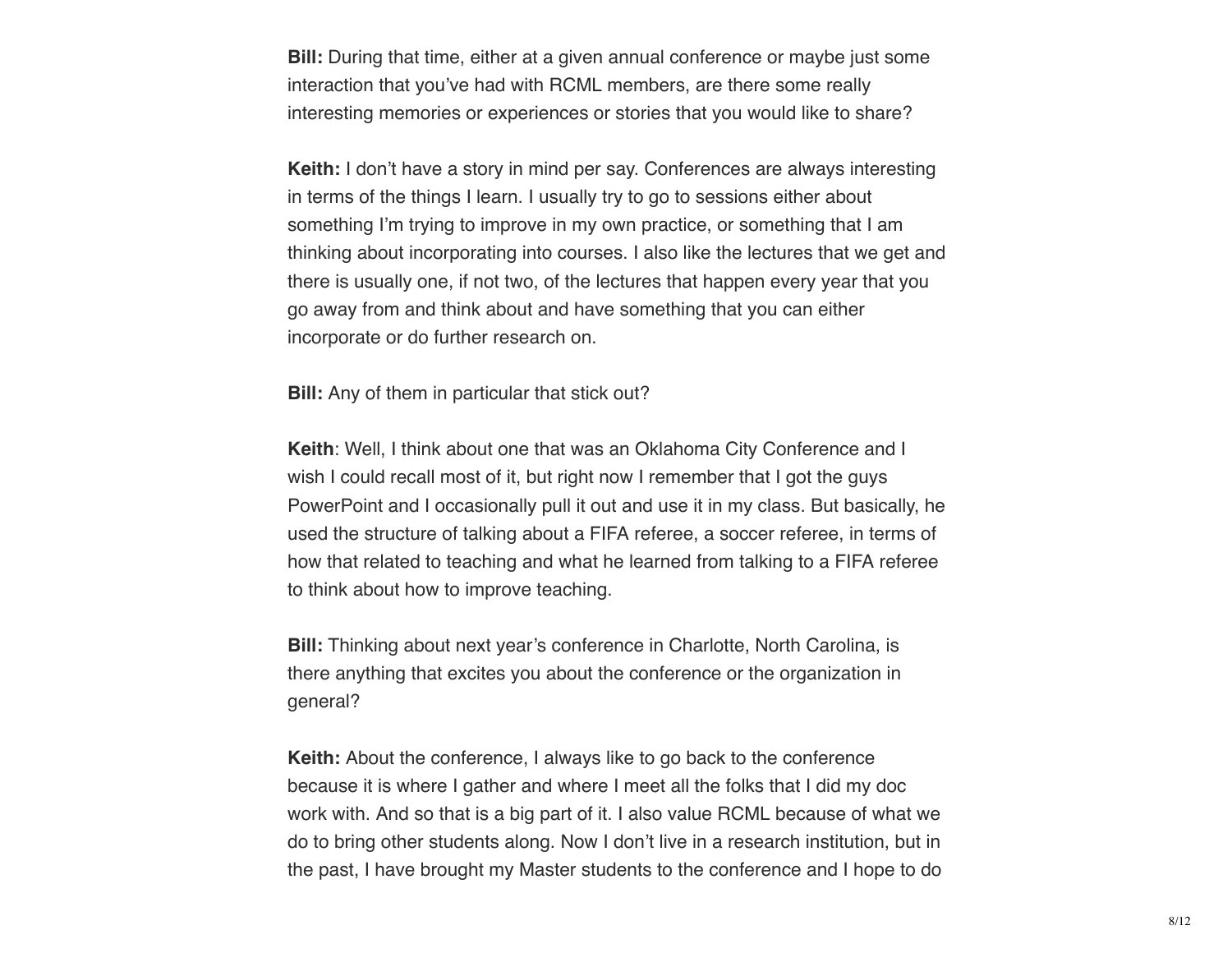it again in the future. That would be something that I would be looking forward to doing. It won't be happening next year in North Carolina, but it is always good seeing the other students that are here. Meeting new people and encouraging them to continue coming and contributing to RCML which strengthens it.

**Bill**: When you bring a doc student or even a nonmember to RCML what sorts of things do you want them to take away from that experience?

**Keith**: That this is something I can do. If I think about my students, which are principally preservice teachers that major in Elementary Mathematics or Middle School Mathematics, they're going to be mathematics leaders when they finish their degree. I try to encourage them to think about, "What do you want to do in the long term?" I do talk to select students and say that they ought to think about becoming a mathematics educator down the road when they are ready to.

**Bill:** So you are thinking about how to get them into the profession?

**Keith:** Yeah, because I think that we need more math educators.

**Bill:** Yes we certainly do. So, let's talk about this particular meeting. Was there something particularly interested you or intrigued you enough to attend the meeting here in Baton Rouge?

**Keith:** Well I wish I could say something specific about Baton Rouge, but I can't really say that. The things I am looking for are typically things I'm working on to improve our courses. For us right now, it is things revolving around assessment and the use of assessment. And then culturally responsive pedagogy and equity issues.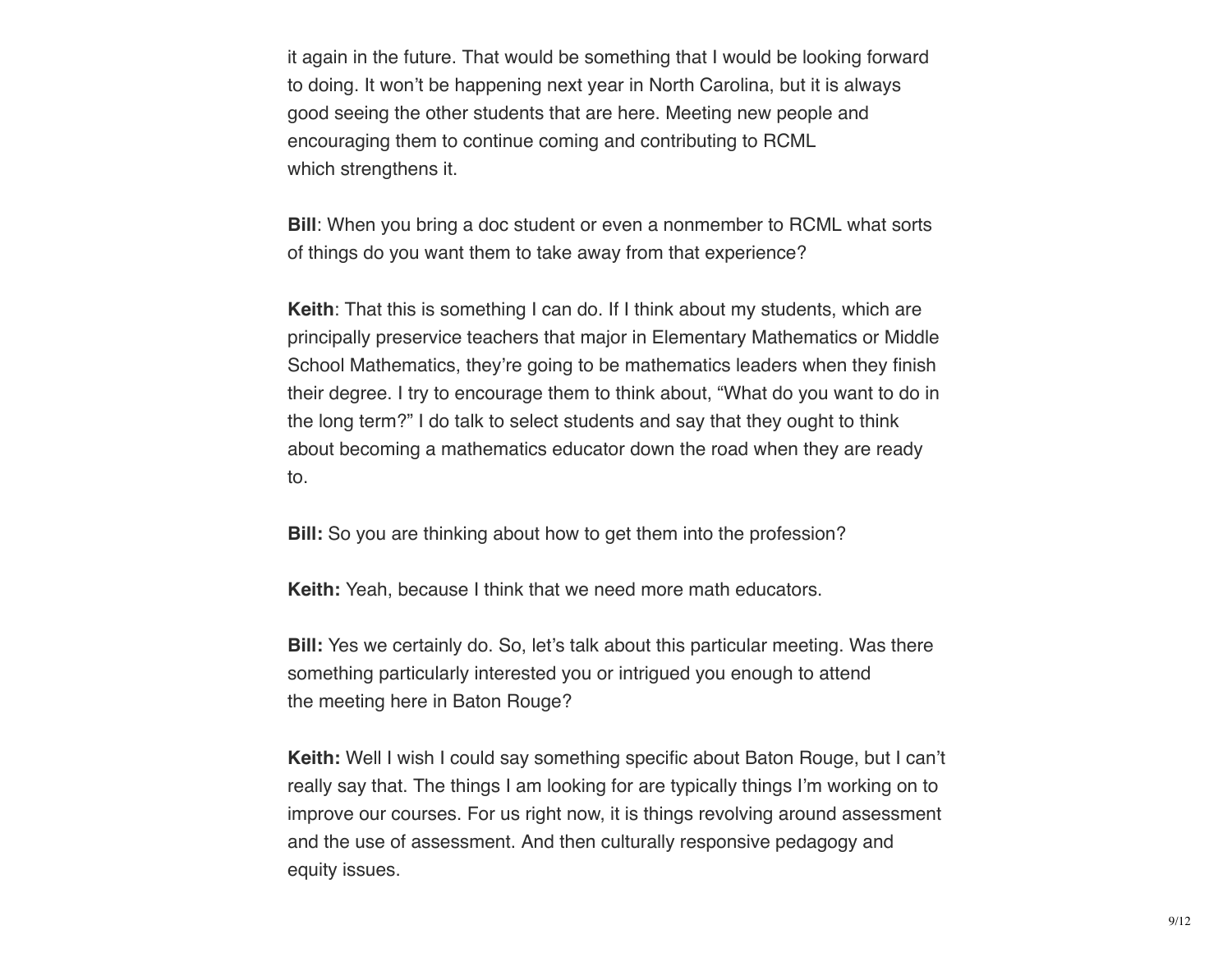**Bill:** So assessment within your program or are you thinking more like....

**Keith:** More like how can students do assessment better. This translates to how can I improve MY use of assessment, how I enact it in the classroom. Learning from other people's experiences and thinking about ways of incorporating that into my practice is probably the most important part of the conference to me.

**Bill:** Well thank you, Keith. I really appreciate you being willing to do this interview and we will talk to you soon.

## **FREE to access IML Articles**

For the rest of the year everyone has access to the following two IML articles for free.

1.**What do we value in secondary mathematics teaching methods?** Sean Yee, Sam Otten, and Megan Taylor

https://www.tandfonline.com/doi/full/10.1080/19477503.2017.1378554

2.**Understanding children's reasoning in multiplication problem solving.** Lianfang Lu and Kerri Richardson

https://www.tandfonline.com/doi/full/10.1080/19477503.2017.1414985